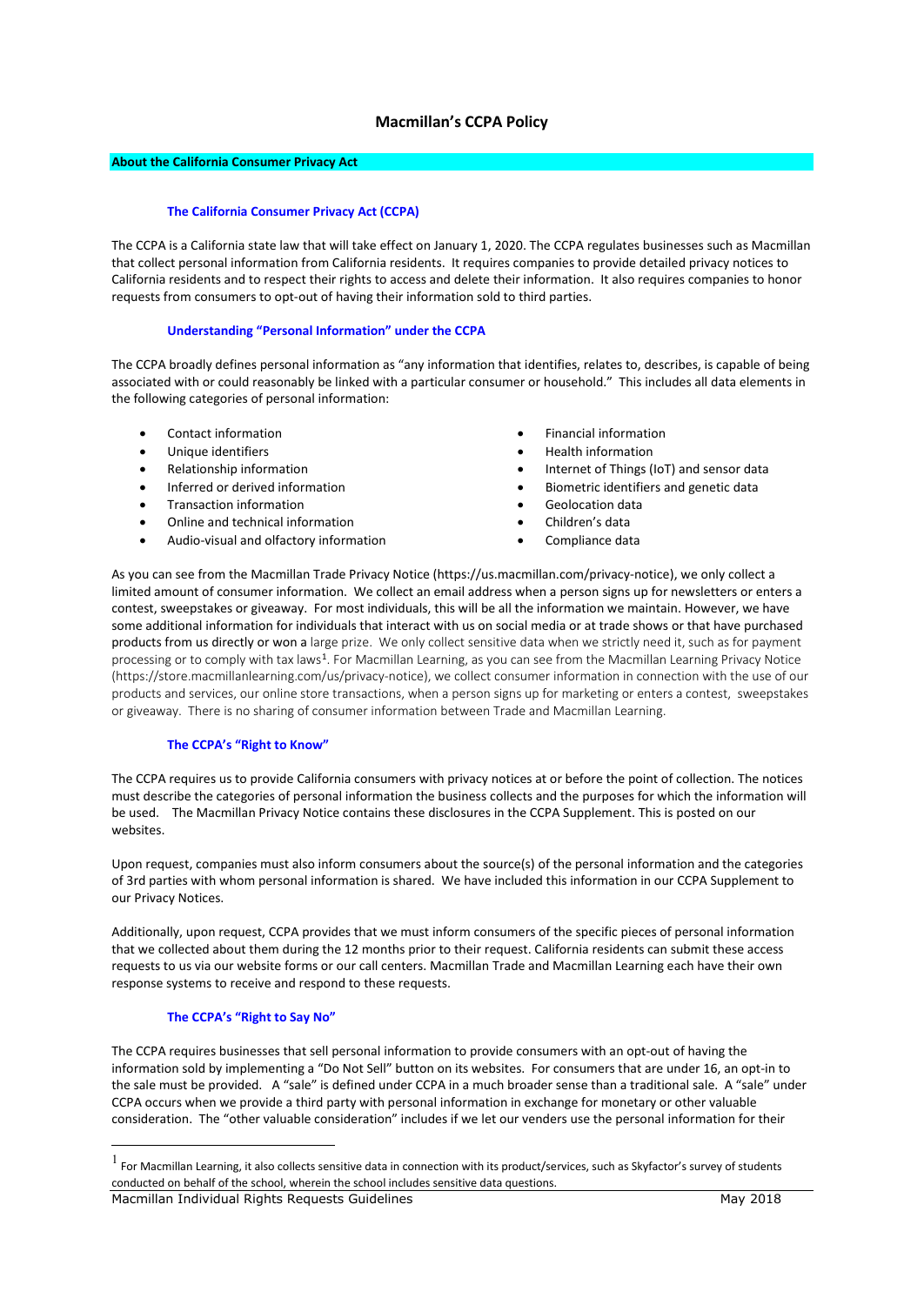own commercial purposes outside of providing the service to us. Macmillan is not in the business of selling personal information! Because we do not sell email addresses or other consumer information, we do not offer an "Do Not Sell" option. However, our websites do use third party cookies, which may involve an exchange of personal information for other valuable consideration. Our Privacy Notice contains a list of all of our third party cookies on our sites with instructions on how consumers can opt-out of those cookies

#### **Other CCPA Rights**

The CCPA also provides the following rights:

- Deletion**.** California residents can submit deletion requests to us via our websites or call centers. Unless an exception applies, we will respect these requests.
- •
- Right to Be Free from Discrimination. Businesses may not charge different prices or rates, provide different services, or deny goods or services to consumers who exercise their rights under the CCPA. Companies may, however, provide incentives to people, such as offering discounts to consumers who sign up for email lists.

The CCPA contains specific compliance standards that companies must follow with respect to all the individual rights, including required timeframes for responding to California consumer requests. In general, we need to respond to access and deletion requests within 45 days, although we can extend this up to 90 days in some case.

# **CCPA Policy Statements for Individual Rights**

- 1. Macmillan respects the rights of California residents to exercise their rights under the CCPA. Macmillan will not discriminate against individuals who exercise their rights.
- 2. Macmillan will provide all verified California consumers with the ability to access their personal information as required by CCPA, subject to the exceptions provided in the law. In particular:
	- •Upon request, Macmillan will provide consumers with information on the categories of personal information that it collects, along with information on the sources from which the information is collected, the purposes for which the information is used and shared, and the categories of third parties to whom we disclose the information.
	- •Upon request, Macmillan will provide consumers, whose identities have been appropriately verified, with the specific pieces of information that it has collected during the past 12 months. (We may provide data elements that were collected more than 12 months ago if we are not easily able to limit the look-back period to 12 months or if we are unable to determine when the data element was collected.) Detailed procedures for responding to requests are set forth on Annex 1 below.
	- •For verification: Macmillan will not disclose specific pieces of information to any consumer whose identify has not been verified. In most cases, individuals can self-authenticate by demonstrating that they have access to the email address associated with their personal information.
	- •Macmillan will never disclose sensitive data elements, such as Social Security numbers, financial account numbers or payment card numbers, or similar data in response to access requests. While we will indicate that we have collected such data elements, for security reasons, we will not provide the specific pieces of information.
	- •Macmillan will not disclose information about any consumer to another person, unless that person has been designated as the consumer's authorized agent. *Exceptions to this rule may be granted by the Privacy Office or the Legal Department for situations where a parent is seeking access to a child's information or in other situations where authority to access the information is demonstrated though other legal instruments.*
- 3. Macmillan will provide California consumers with the ability to have their personal information deleted, subject to the exceptions provided in the CCPA. In general, Macmillan will delete marketing and relationship data. We will not delete transaction records, including purchase history and records relating to contests, sweepstakes and giveaways, as needed for our internal business purposes. We will also retain copies of records needed for security, fraud prevention and legal compliance, including records related to our handing of privacy requests.
- 4. While CCPA does not establish access or deletion rights for employees and contingent workers until January 1, 2021, Macmillan is committed to respecting the privacy rights of our employees and contracted staff. We provide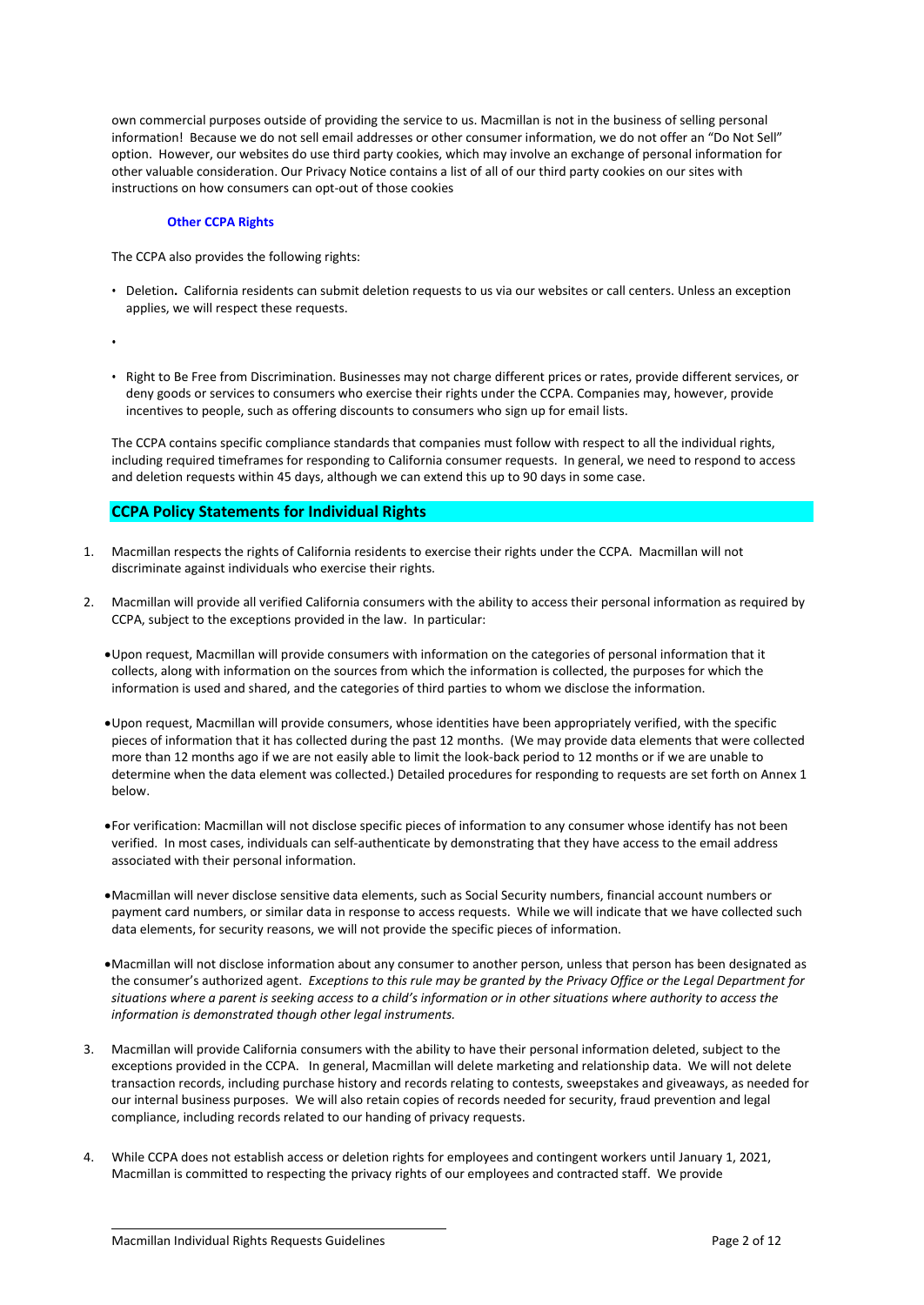https://e22.ultipro.com/Login.aspx to facilitate worker managing of their information. Macmillan employees, and our contracted staff can contact the HR department for assistance.

- 5. Individuals whose data are processed by Macmillan (as a service provider to other companies or institutions, such as schools) should contact the other company or institution who is responsible for that data to exercise their rights. Macmillan will work with the other company or institution to identify and provide records as needed and instructed by the other company or institution to respond to the request.
- 6. If you add or allow any third party to drop a cookie or other tracking device on any of our sites, it's important to make sure you notify Macmillan Legal, dataprivacy@macmllan.com so that the cookie and opt-out can be added to our Privacy Notice. For any website pages that are targeting under 16 year old users, or that you have reason to believe attracts under 16 year olds users, make sure that there are no third party cookies that can trigger a CCPA sale on those pages. It is also important not to intentionally or inadvertently trigger a CCPA "sale" of personal information by allowing a third party, like a vendor to use the personal information for its own purposes. If you do, Macmillan has to provide the consumer with an opt-out of the sale or an opt-in to the sale for under 16 year olds. It is crucial that all agreements involving personal information, including click-through agreements, are read in full by legal. Contact Macmillan Legal: dataprivacy@macmillan.com if you have any questions or concerns about triggering a sale under CCPA.
- 7. Individuals will not be charged any fee for making reasonable requests.
- 8. Macmillan may deny requests that are frivolous or harassing, such as repeated access requests over a short period of time.
- 9. For questions about individual rights, please contact the Privacy Office (dataprivacy@Macmillan.com).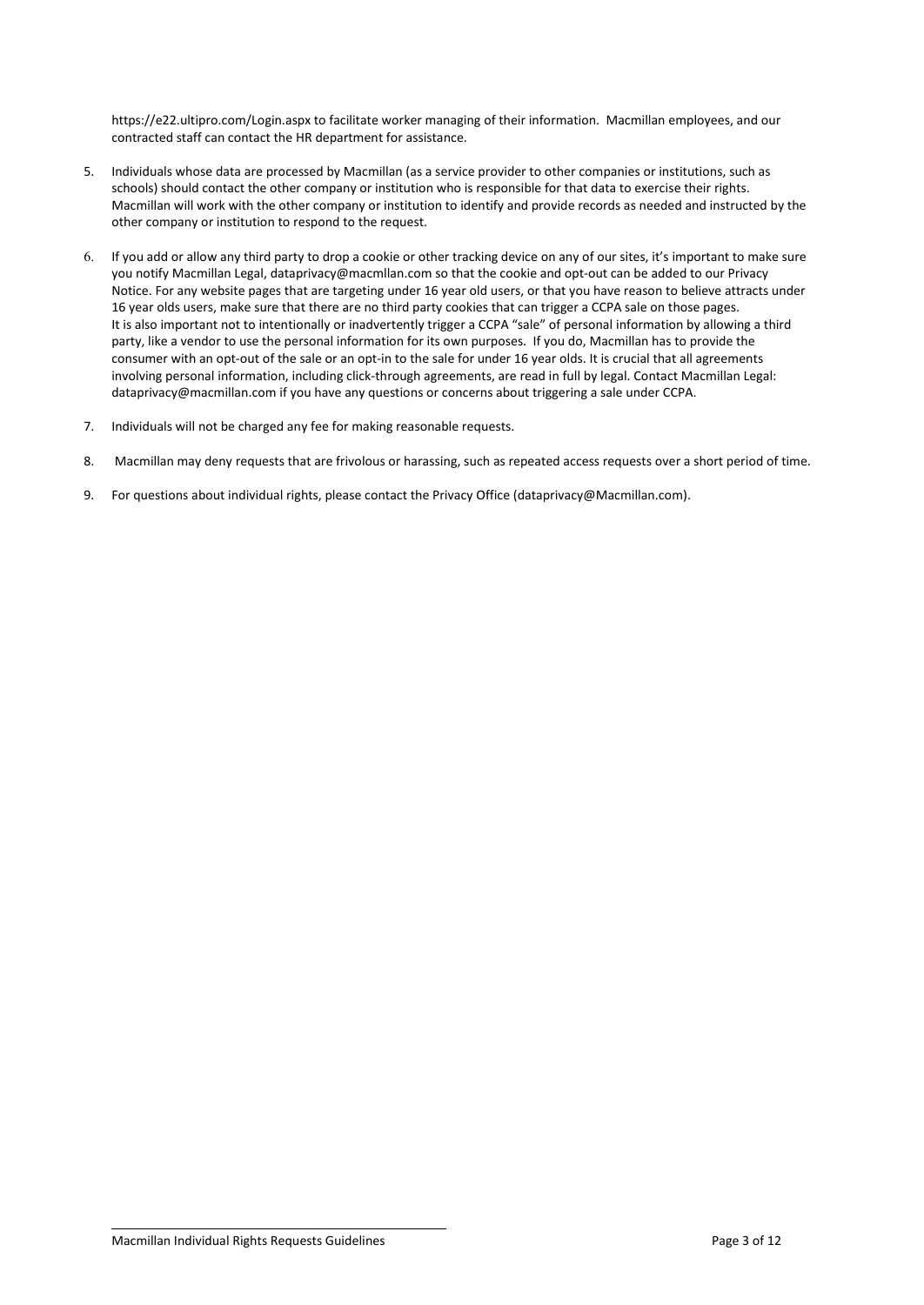## **Annex 1 - Detailed Procedures For Responding to Data Access and Deletion Requests**

**All employees should immediately forward any individual rights requests or other queries they receive that relate in any way to privacy or personal information to the Macmillan Privacy Office (dataprivacy@Macmillan.com).**

#### **Individual Rights' Requests – General Request Handling Procedures**

Consumers may initiate a CCPA Individual Rights Request by (1) completing a CCPA Request Form online or (2) calling Macmillan's CCPA call center. In each case, the individual will be asked to provide:

- Their name (which is used for matching and personalization of the report)
- Their email address (which is used for matching and delivery of the report)
- Their zip code (which is used to verify that the person is a California resident) only individuals whose zip code is within the range 90001-96162 are California residents

Consumers who are not California residents generally do not have rights under CCPA. While Macmillan aspires to respect access rights for all US residents, the uncertainty of the CCPA compliance burden has led us to initially limit processing of access and deletion requests to individuals subject to CCPA. *The Privacy Office may allow exceptions to this policy.* 

Additionally, if a consumer prefers to have the access report mailed to them, the consumer may provide Macmillan with a mailing address. The consumer will be asked to verify their identity by providing Macmillan with a verification code sent to the requester's email address.

The CCPA Compliance Team (handled by IT) is responsible for all aspects of request intake and verification. Once a request has been properly submitted, the CCPA Compliance Team will forward that request to the designated Privacy Stewards within the Macmillan business units listed below under the Macmillan Privacy Steward heading. The Privacy Stewards will search the relevant databases for personal information and provide a response back to the Compliance Team within ten (10) business days, using the PI Access Request Form that the Compliance Team provided.

If a Privacy Steward does not provide a response within ten (10) days, the Compliance Team will follow-up with the Privacy Steward. Privacy Stewards are encouraged to contact the Compliance Team as soon as they realize that they cannot meet a deadline. If the Compliance Team believes that it will be unable to provide a report back to the consumer within 45 days (as mandated by CCPA), it will notify the consumer of the delay, request a 45 day extension, and ensure that the report is provided before the expiration of the second 45 day period.

Once the reports have been received from all the applicable Privacy Stewards, the Compliance Team will combine the reports into the response form (see Annex 2), verify that the form does not contain any inappropriate information, such as a social security number, and transmit it to the individual via email. Copies of the forms (and related data, such as date sent) are maintained by the Compliance Team for a minimum of 5 years.

### **Procedure for Processing "Right to Know" Access Requests**

Consumer requests are processed by the Privacy Stewards designated by each business unit that maintain consumer records. The Privacy Office maintain a list of these individuals. Privacy Stewards may delegate tasks to others with the business (such as admins), but each Privacy Steward remains fully responsible for the fulfillment of the requests as required by this procedure.

Upon receipt of an access request from the Compliance Team, the Privacy Steward will:

- Document that the request has been received and the date of receipt.
- Determine what records (if any) are maintained about the person, linked to the email address provided by the requester taking to account the nature of the relationship.
- Query appropriate others to determine if any copies of such records may be maintained by others.
- Compile the responsive records into the report form for the person, redacting any information that may impact the privacy of other people*.*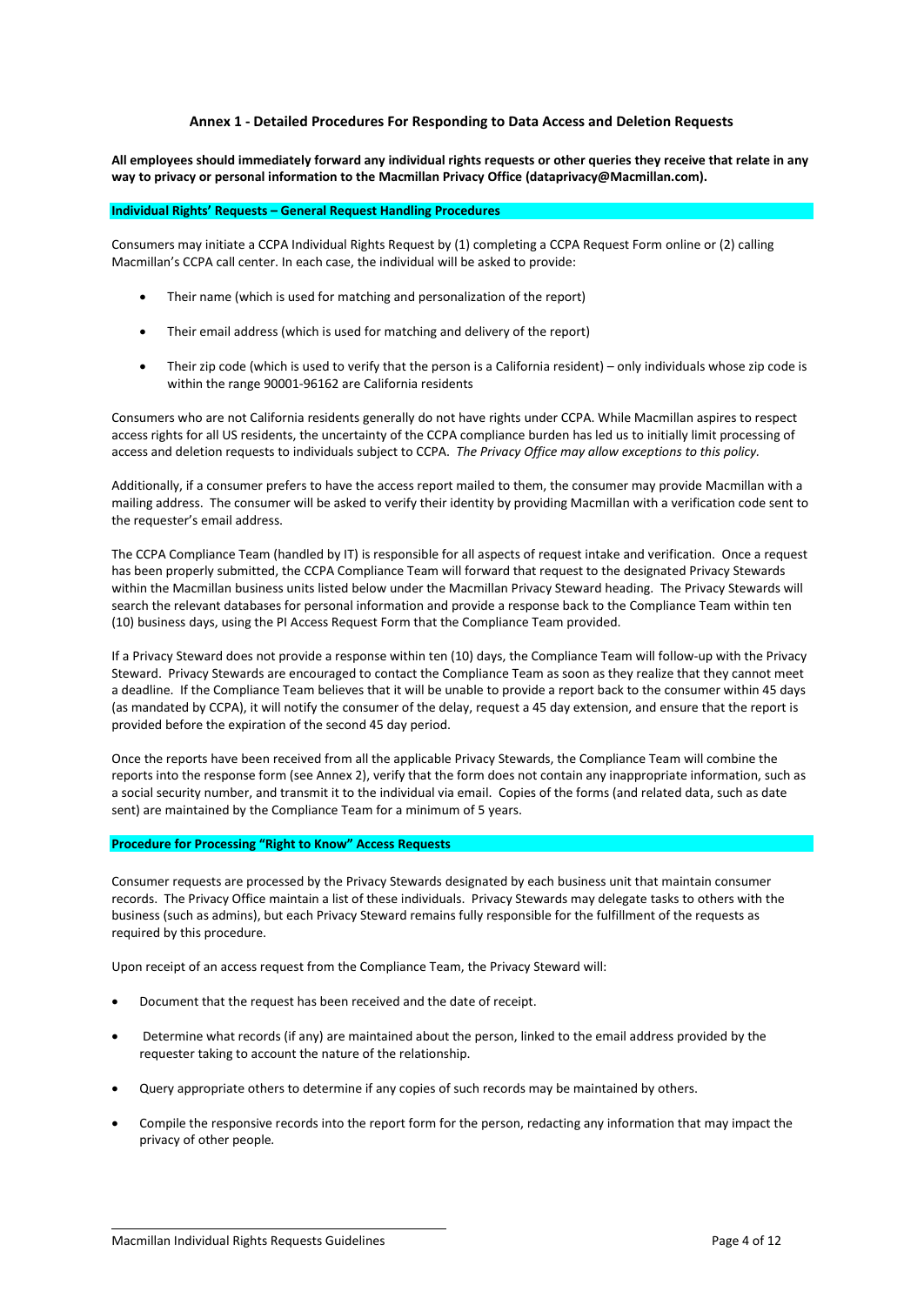- Return the report to the Compliance Team within 10 days. If the Privacy Steward cannot provide the report within the 10-day time period, they should contact the Compliance Team, explain the reason for the delay and provide a good faith estimate of when the report will be ready.
- Document the databases and systems searched to create the report. This documentation must be maintained for a minimum of 5 years.

## **Procedure for Processing Deletion Requests**

If the Compliance Team indicates that the individual has requested deletion, the following additional steps apply:

- The Privacy Steward will first create an access report (as described above) to determine what personal information Macmillan maintains about the person. *Exception – if the deletion request is specific to a particular category of data or system, the functional team can create an access report that is limited to align with the request. For example, a request to "delete me from your marketing databases" can be processed by simply identifying those systems which contain PI used for marketing.*
- Once the function has a complete list of the data that may be in scope for the deletion request, it must determine what data (if any) are subject to deletion. Macmillan must delete:
	- All records outside of their defined retention periods (unless subject to a legal hold);
	- All duplicate records (including records in secondary storage locations, such as file shares, development or test environments, and other non-production systems);
	- All records that are maintained based on the person's consent; and
	- All records where Macmillan's interest in retaining the data are outweighed by the individual's privacy rights, including (for example) marketing records (other than data in suppression or opt-out files).

There is a presumption that Macmillan will not delete:

- Transaction records related to product and services delivered (including customer service call records) in production systems (and other systems of record) within the defined retention periods;
- All records retained for security, product safety, finance/tax, legal compliance and similar purposes, within the defined retention period;
- All records related to handling privacy requests (including opt-out records and records related to Macmillan's response to individual rights requests; and
- All data subject to a legal hold.
- Any data that is not linked to a verified requester.

Additionally, Macmillan will not delete data that are maintained in archive or back-up storage, provided that (1) access to the data are limited to the administrator(s) of the archive/back-up and (2) the data are not actively processed by Macmillan. (Macmillan would apply the deletion request to the data if that files are restored and available for active processing.)

• The Privacy Steward will inform the Compliance Team which data elements have been deleted and which have not (along with the rationale for the retention). The Compliance Team will communicate the company's response to the individual.

## **Reporting and Recordkeeping**

- Each function will maintain records regarding the individual rights requests received and processed as noted above. These records must be sufficient to demonstrate compliance with the obligations in Macmillan's policies. These records will be available to the Privacy Office, internal and external auditors and appropriate supervisory authorities if requested.
- The Privacy Office will inform the executive team of any issues related to Macmillan's ability to respond to individual rights requests that may create undue risk for the company.

## **Macmillan Privacy Stewards**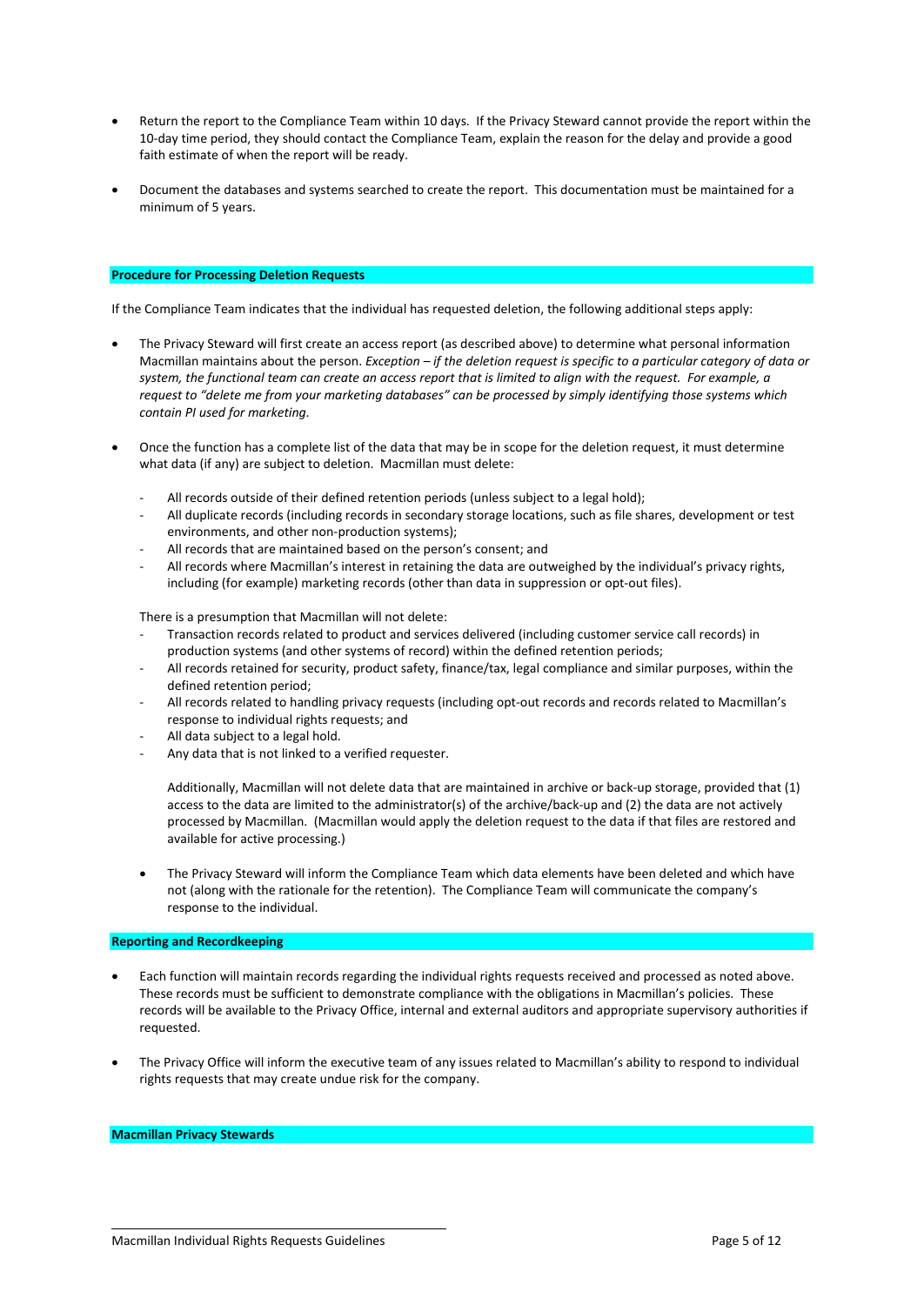# For Macmillan Trade

Tor.com: Fritz Foy Swoonreads.com: Lauren Scobell Criminalelement.com: Joseph Brosnan Henry Holt: Jason Liebman Farrar, Straus & Giroux: Daniel Del Valle Macmillan Audio: Samantha Edelson MCPG: Mariel Dawson Celadon: Jennifer Jackson Flatiron: Nancy Trypuc SMP: Stephen Erickson

For Macmillan Learning

Privacy Steward: Stephen Davis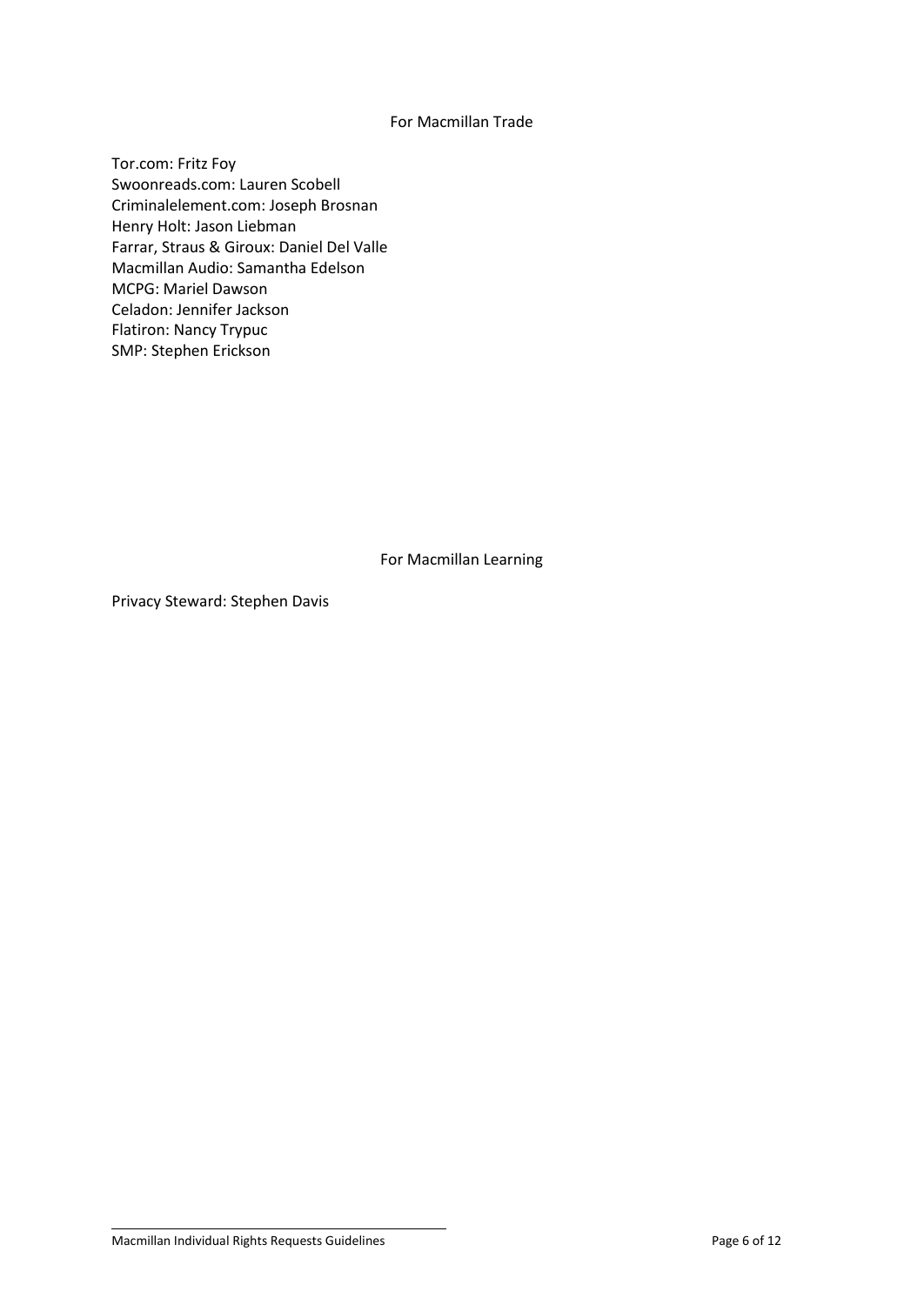**Annex 2:** 

# **I. DATA ACCESS RESPONSE REPORT**

# **II. [INSERT CURRENT DATE]**

# **III. DATA REQUEST #[INSERT REQUEST #XXXXX] – [INSERT DATE OF RECEIPT OF REQUEST MM/DD/YYYY]**

# **[Insert Email Address of requester]**

Thank you for contacting Macmillan and requesting information about the personal information that we handle and the details about your personal information that we have. The table below provides you with general information on our data handling practices: the types of personal information we have by category, why we collect it, how we use it, and with whom we share it. Below the table, please find the data details that we have found in our systems related to your above email address.

# **Our General Data Handling Practices**:

| <b>Category and Sources of</b><br><b>Personal Information</b>                     | <b>Representative Data Elements</b>                                                                     | <b>Purpose for Collecting and</b><br><b>Sharing the PI</b>                                                                                                                                                                                                                                                                                                                        | <b>Categories of Third Parties to</b><br>whom this type of Personal<br><b>Information is Disclosed for a</b><br><b>Business Purpose</b>                                                                                                                                                                                                                |
|-----------------------------------------------------------------------------------|---------------------------------------------------------------------------------------------------------|-----------------------------------------------------------------------------------------------------------------------------------------------------------------------------------------------------------------------------------------------------------------------------------------------------------------------------------------------------------------------------------|--------------------------------------------------------------------------------------------------------------------------------------------------------------------------------------------------------------------------------------------------------------------------------------------------------------------------------------------------------|
| <b>Contact Information</b><br>We collect this type of<br>information from:<br>You | Data elements in this category<br>include:<br>Name<br>Email address<br>Mobile number<br>Mailing address | We use this type of information to<br>identify you and communicate<br>with you, including:<br>To send transactional messages<br>(such as when you sign up for<br>newsletters)<br>To send marketing<br>communications, survey and<br>invitations<br>To enable delivery of ads on<br>social media platforms<br>To personalize our<br>communications and provide<br>customer service | We may disclose this type of<br>information to our Affiliates and<br>Service Providers, including to<br>social media companies such as<br>Facebook which use the data to<br>identify which of our customers<br>use their platforms so that we can<br>deliver ads to you on the platform,<br>and to:<br>Third parties who deliver our<br>communications |

Macmillan Individual Rights Requests Response Template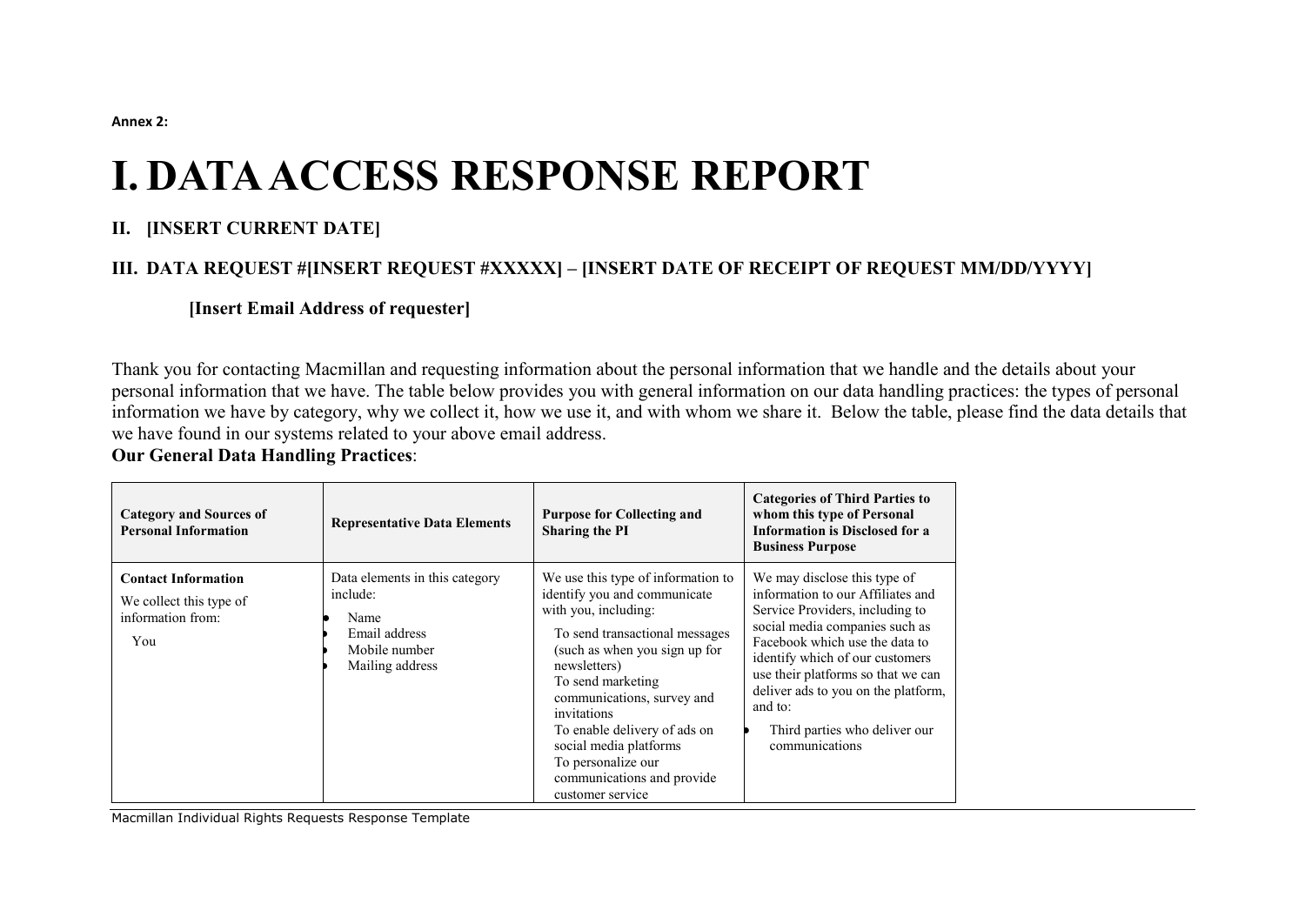<span id="page-7-0"></span>

|                                                                                                                                                                                                                                                                                                                                                       |                                                                                                                                                                                                                                                                                                                  | For our Everyday Business<br>Purposes $1$                                                                                                                                                                                                                                                         | Other third parties (including<br>government agencies) as<br>required by law                                                                                                                                                                                           |
|-------------------------------------------------------------------------------------------------------------------------------------------------------------------------------------------------------------------------------------------------------------------------------------------------------------------------------------------------------|------------------------------------------------------------------------------------------------------------------------------------------------------------------------------------------------------------------------------------------------------------------------------------------------------------------|---------------------------------------------------------------------------------------------------------------------------------------------------------------------------------------------------------------------------------------------------------------------------------------------------|------------------------------------------------------------------------------------------------------------------------------------------------------------------------------------------------------------------------------------------------------------------------|
| Government-issued<br>identification information<br>numbers<br>We collect this type of<br>information from:<br>You                                                                                                                                                                                                                                     | Data elements in this category<br>include:<br>Social Security number from<br>٠<br>individuals as needed to<br>comply with law, such as tax<br>reporting for individuals who<br>win sweepstakes prizes<br>valued at more than \$600.                                                                              | We use this type of information:<br>To comply with laws regulating<br>sweepstakes<br>For tax reporting<br>For our Everyday Business<br>Purposes                                                                                                                                                   | We may disclose this type of<br>information to our Affiliates and<br>Service Providers and to:<br>Our lawyers, auditors,<br>consultants<br>Other third parties as required<br>by law                                                                                   |
| <b>Relationship Information</b><br>We collect this type of<br>information from:<br>You, such as when you register<br>with us, like our content on<br>social media, visit us a trade<br>show, or sign up for a<br>sweepstakes, contest, or<br>giveaway.<br>We may collect information<br>from social media or other sites<br>when you post it or it is | Data elements in this category<br>include:<br>Personal characteristics, such as<br>your age, age range or gender<br>Country or language preference<br>(when you specify this for<br>email subscriptions)<br>Data from social media profiles,<br>such as Facebook, Twitter,<br>Goodreads and similar<br>platforms | We use this type of information:<br>To better understand you and<br>our customers generally<br>To tailor our communications to<br>you<br>To identify prospective<br>customers<br>To identify influencers<br>For internal business purposes,<br>such as quality control, training<br>and analytics | We may disclose this type of<br>information to our Affiliates and<br>Service Providers and to:<br>Third parties with whom we<br>have joint marketing and<br>similar arrangements<br>Our lawyers, auditors,<br>consultants<br>Other third parties as required<br>by law |

1 **Everyday Business Purposes** encompasses the Business Purposes (as defined in the CCPA) and following related purposes for which personal information may be used:

- To provide the information, product or service requested by the individual or as reasonably expected given the context with which the personal information was collected (such customer credentialing, providing customer service, personalization and preference management, providing product updates, bug fixes or recalls, and dispute resolution)
- For identity and credential management, including identity verification and authentication, system and technology administration
- To protect the security and integrity of systems, networks, applications and data, including detecting, analyzing and resolving security threats, and collaborating with cybersecurity centers, consortia and law enforcement about imminent threats
- For fraud detection and prevention
- For legal and regulatory compliance, including all uses and disclosures of personal information that are required by law or for reasonably needed for compliance with company policies and procedures, such as: anti-money laundering programs, security and incident response programs, intellectual property protection programs, and corporate ethics and compliance hotlines,
- For corporate audit, analysis and reporting,
- To enforce our contracts and to protect against injury, theft, legal liability, fraud or abuse, to protect people or property, including physical security programs
- To de-identify the data or create aggregated datasets, such as for consolidating reporting, research or analytics,
- To make back-up copies for business continuity and disaster recovery purposes, and
- For corporate governance, including mergers, acquisitions and divestitures.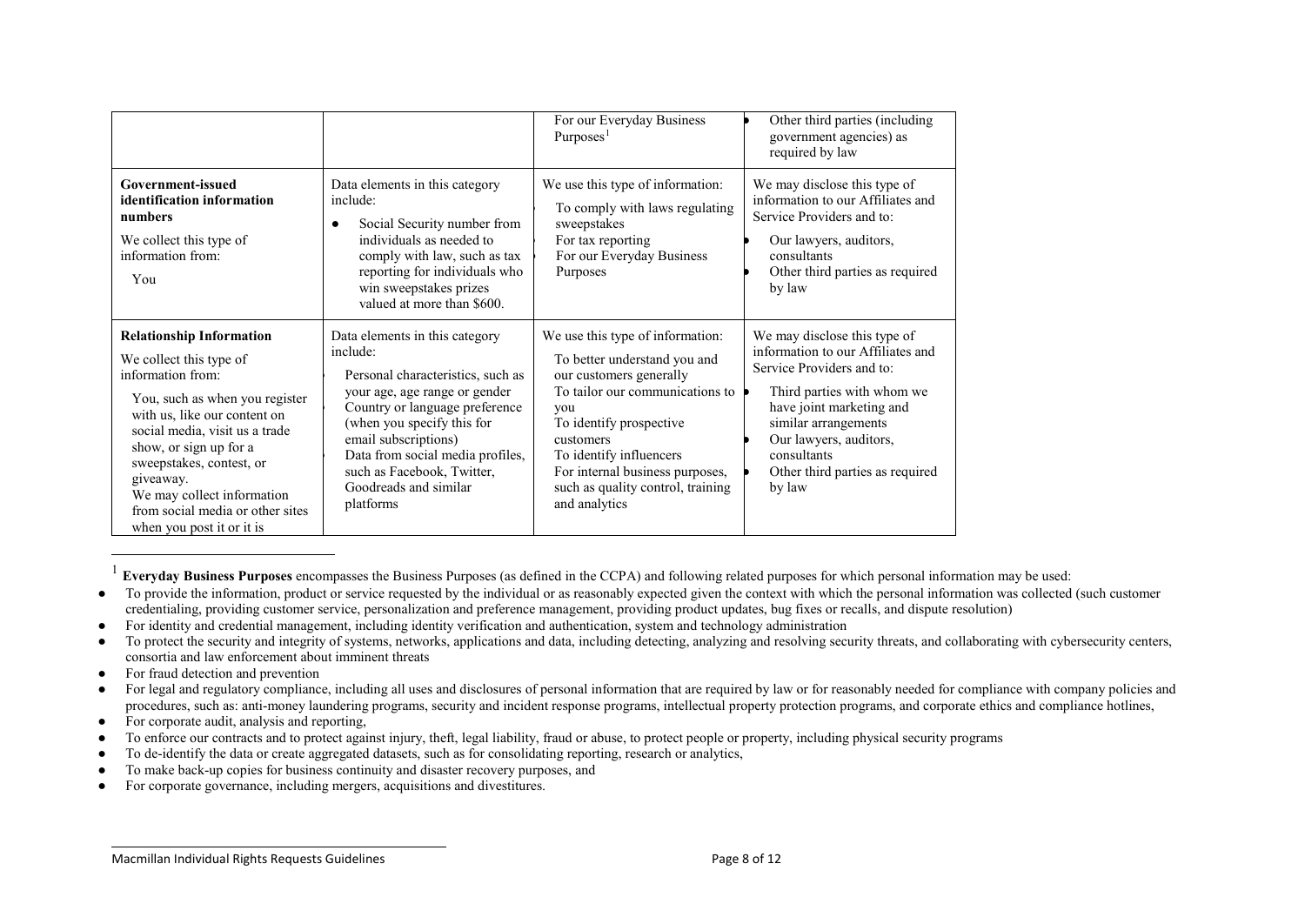| available publicly, such as when<br>you post book reviews<br>We may also infer information<br>about you based on information<br>that you have given us and your<br>past interactions with us. For<br>example, we may identify or<br>accept you as an influencer<br>based on your public postings<br>on social media sites                                                                                                                                       | Reading interests, including<br>preferred authors, and reviews<br>Marketing preferences                                                                                                                  | For our Everyday Business<br>Purposes                                                                                                                                                                                                                                                                                                                                                                                                                            |                                                                                                                                                                                                                                                                                                                                                                                                                                                                               |
|-----------------------------------------------------------------------------------------------------------------------------------------------------------------------------------------------------------------------------------------------------------------------------------------------------------------------------------------------------------------------------------------------------------------------------------------------------------------|----------------------------------------------------------------------------------------------------------------------------------------------------------------------------------------------------------|------------------------------------------------------------------------------------------------------------------------------------------------------------------------------------------------------------------------------------------------------------------------------------------------------------------------------------------------------------------------------------------------------------------------------------------------------------------|-------------------------------------------------------------------------------------------------------------------------------------------------------------------------------------------------------------------------------------------------------------------------------------------------------------------------------------------------------------------------------------------------------------------------------------------------------------------------------|
| <b>Transaction and Interaction</b><br><b>Information</b><br>We collect this type of<br>information from:<br>You, when you interact with us,<br>such as by entering a<br>sweepstakes, contest or<br>giveaway, content or if you<br>purchase products directly from<br>11S<br>Third parties that process<br>transactions for us                                                                                                                                   | Data elements in this category<br>include:<br>Entry information for contests<br>and promotions<br>Customer account information,<br>purchase history and related<br>records<br>Customer service records   | We use this type of information:<br>To fulfill our business<br>relationship with you, including<br>customer service and fraud<br>prevention<br>For our Everyday Business<br>Purposes                                                                                                                                                                                                                                                                             | We may disclose this type of<br>information to our Affiliates and<br>Service Providers and to:<br>Third parties as needed to<br>complete the transaction,<br>including delivery companies,<br>agents, authors and other<br>publishers<br>Our lawyers, auditors,<br>consultants<br>Other third parties as required<br>by law                                                                                                                                                   |
| <b>Online &amp; Technical Information</b><br>We collect this type of<br>information from:<br>You and from your computer or<br>devices when you interact with<br>our platforms, websites and<br>applications. For example, when<br>you visit our website our server<br>logs record your IP address and<br>other information.<br>Automatically, via technologies<br>such as first party cookies, web<br>beacons, when you visit our<br>website or other websites. | Data elements in this category<br>include:<br>• IP Address<br>• Device identifiers<br>· Web Server Logs<br>• First Party Cookies<br>• Third Party Cookies<br>• Web beacons, clear gifs and<br>pixel tags | We use this type of information:<br>For system administration,<br>including optimizing our<br>websites and applications,<br>For information security and<br>cybersecurity purposes<br>For recordkeeping, including<br>logs and records that are<br>maintained as part of<br><b>Transaction Information</b><br>To better understand our<br>customers and prospective<br>customers and to enhance our<br>Relationship Information,<br>including by associating you | We may disclose this type of<br>information to our Affiliates and<br>Service Providers, including to<br>companies such as Google which<br>use the data collected by cookies<br>and similar means to help us with<br>our online advertising programs,<br>and to:<br>Third parties who assist with<br>our information technology and<br>security programs, including<br>companies such as network<br>security services who retain<br>information on malware threats<br>detected |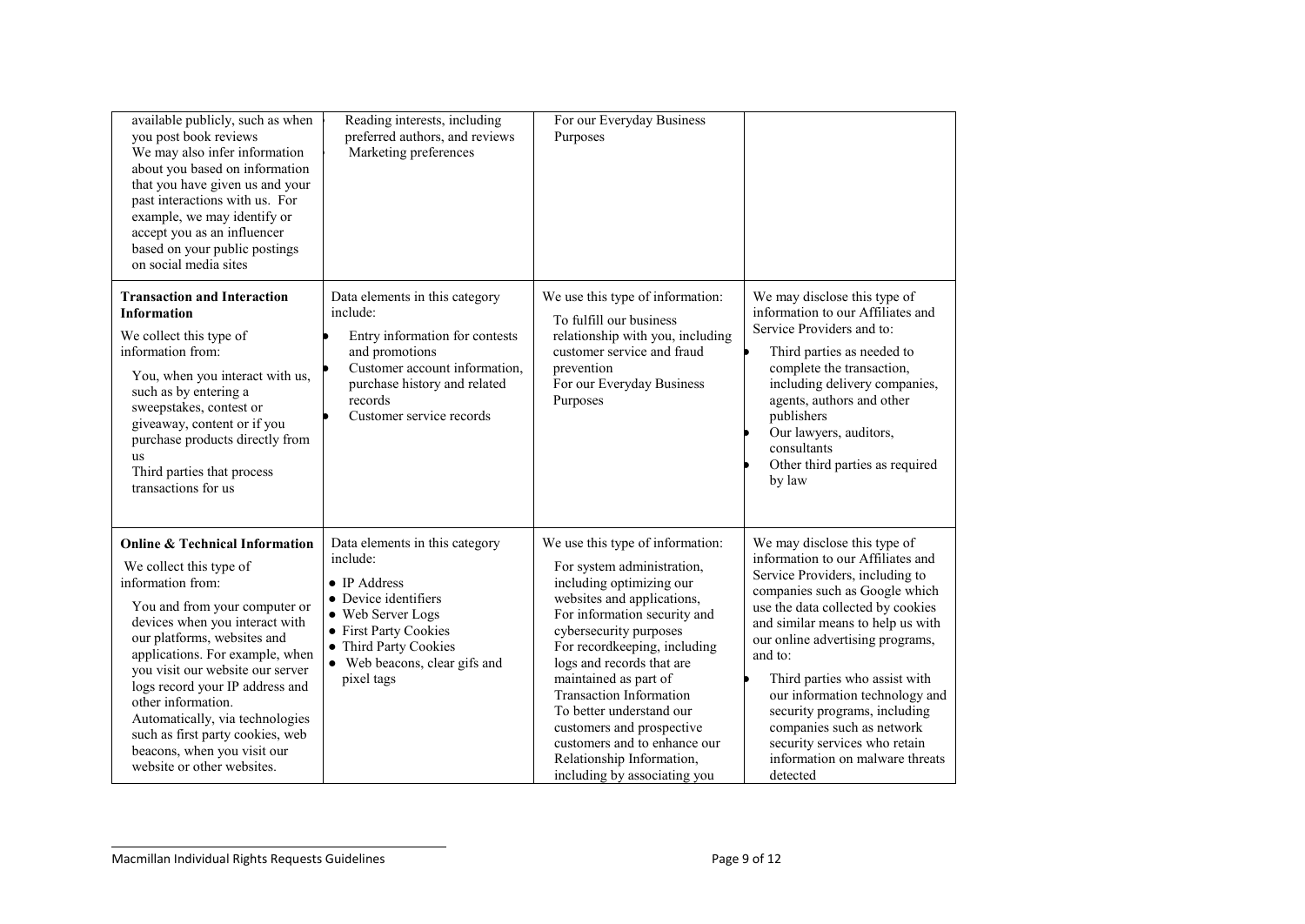| Third parties, including<br>computer security services and<br>advertising partners                                                                                                                                                                                         |                                                                                                                                                                                                                                                                                                        | with different devices and<br>browsers that you may use<br>For online targeting and<br>advertising purposes<br>For our Everyday Business<br>Purposes                                                                                                                                        | Third parties who assist with<br>fraud prevention, detection and<br>mitigation<br>Third party network<br>advertising partners<br>Our lawyers, auditors,<br>consultants<br>Other third parties as required<br>by law                                                                                                                                       |
|----------------------------------------------------------------------------------------------------------------------------------------------------------------------------------------------------------------------------------------------------------------------------|--------------------------------------------------------------------------------------------------------------------------------------------------------------------------------------------------------------------------------------------------------------------------------------------------------|---------------------------------------------------------------------------------------------------------------------------------------------------------------------------------------------------------------------------------------------------------------------------------------------|-----------------------------------------------------------------------------------------------------------------------------------------------------------------------------------------------------------------------------------------------------------------------------------------------------------------------------------------------------------|
| <b>Audio Visual Information</b><br>We collect this type of<br>information from:<br>You<br>Automatically, such as when we<br>record calls to our call center<br>Third parties that provide access<br>to information you make<br>publicly available, such as<br>social media | Data elements in this category<br>include:<br>Photographs<br>Video images<br>CCTV recordings<br>Call center recordings and call<br>monitoring records<br>Voicemails                                                                                                                                    | We use this type of information:<br>For internal business purposes,<br>such as call recordings used<br>for training, coaching or<br>quality control<br>For relationship purposes, such<br>as use of photos and videos for<br>social media purposes<br>For our Everyday Business<br>Purposes | We may disclose this type of<br>information to our Affiliates and<br>Service Providers and to:<br>Our lawyers, auditors,<br>consultants<br>Other third parties as required<br>by law                                                                                                                                                                      |
| <b>Financial information</b><br>We collect this type of<br>information from:<br>You, if you purchase products<br>directly from us                                                                                                                                          | Data elements in this category<br>include:<br>Payment card information<br>(For security purposes,<br>Macmillan does not generally<br>store payment card numbers, CVV<br>codes or expiration dates. These<br>data elements are provided to our<br>payment processors and not<br>retained by Macmillan.) | Financial information is<br>maintained in our transaction data.<br>We use this type of information:<br>For processing payments<br>For risk management, fraud<br>prevention and similar purpose<br>For our Everyday Business<br>Purposes                                                     | We may disclose this type of<br>information to our Affiliates and<br>Service Providers and to:<br>Payment processors, financial<br>institutions and others as<br>needed to complete the<br>transactions and for<br>authentication, security and<br>fraud prevention<br>Our lawyers, auditors,<br>consultants<br>Other third parties as required<br>by law |
| Children's data<br>Our general interest sites do not<br>target children under 16.<br>On our YA sites and at Book Fairs<br>may collect information from<br>children between 13 and 16. . We                                                                                 | Data elements in this category<br>include:<br>name<br>address<br>email address<br>age                                                                                                                                                                                                                  | We use this type of information:<br>Provide the information,<br>products or services requested<br>by the child or by the child's<br>parent, guardian or school                                                                                                                              | We may disclose this type of<br>information to our Affiliates and<br>Service Providers and to:<br>Other third parties (including<br>government agencies) as<br>required by law                                                                                                                                                                            |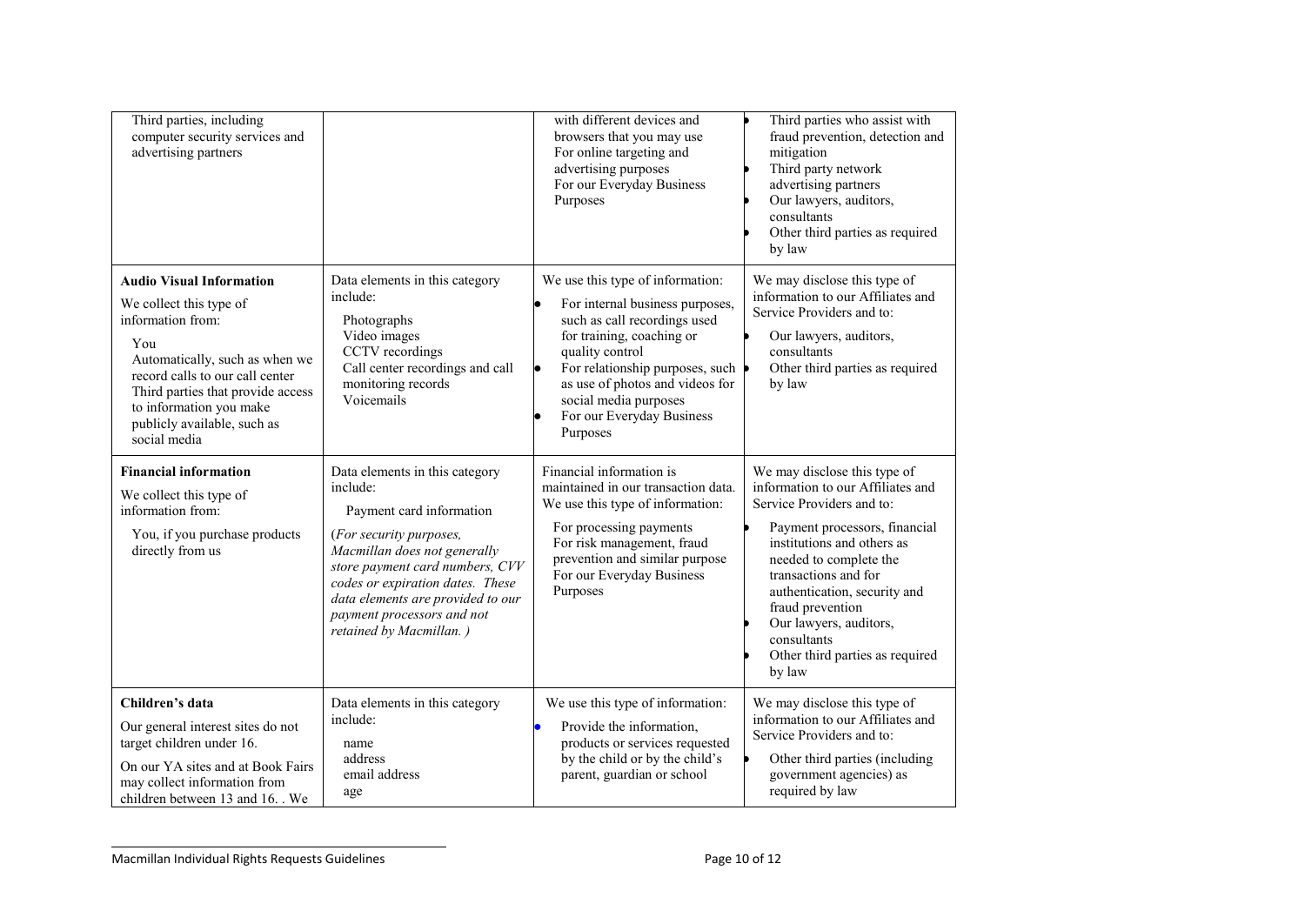| may also collect information<br>about children under 13 from their<br>parents or guardians or from the<br>children with prior parental<br>consent.<br>We do not collect personal<br>information directly from children<br>under 13 without prior<br>parental/guardian consent. |                                                                                                                                                                                                                                                                                                                 | For our Everyday Business<br>Purposes                                                                                                                                                                                                                                                                                                                                                                                      |                                                                                                                                                                                                                                                                                                                                       |
|--------------------------------------------------------------------------------------------------------------------------------------------------------------------------------------------------------------------------------------------------------------------------------|-----------------------------------------------------------------------------------------------------------------------------------------------------------------------------------------------------------------------------------------------------------------------------------------------------------------|----------------------------------------------------------------------------------------------------------------------------------------------------------------------------------------------------------------------------------------------------------------------------------------------------------------------------------------------------------------------------------------------------------------------------|---------------------------------------------------------------------------------------------------------------------------------------------------------------------------------------------------------------------------------------------------------------------------------------------------------------------------------------|
| Compliance data<br>We collect this type of<br>information from:<br>You<br>Third parties, including<br>companies that help us conduct<br>internal investigations                                                                                                                | Data elements in this category<br>include:<br>Compliance program data,<br>including records to<br>demonstrate compliance with<br>applicable laws, such as<br>sweepstakes laws, and privacy<br>laws<br>Records relating to complaints<br>and internal investigations,<br>including compliance hotline<br>reports | We use this type of information:<br>To comply with and<br>demonstrate compliance with<br>applicable laws<br>For legal matters, including<br>litigation and regulatory<br>matters, including for use in<br>connection with civil, criminal,<br>administrative, or arbitral<br>proceedings, including in<br>anticipation of litigation or<br>enforcement of judgments and<br>orders<br>For our Everyday Business<br>Purposes | We may disclose this type of<br>information to our Affiliates and<br>Service Providers and to:<br>Our lawyers, auditors,<br>consultants<br>Other third parties (including<br>government agencies, courts<br>and opposing law firms,<br>consultants, process servers<br>and parties to litigation) in<br>connection with legal matters |

# **We have searched our systems and have found your following data details**: \*\*\*\*\*\*\*\*\*\*\*\*\*\*\*\*\*\*\*\*\*\*\*\*\*\*\*\*\*\*\*\*\*\*\*\*

[list only the data details found, which may include: name, physical/ Postal Address, Zip Code, Age, Country, URLs/ Social Media Handles, Username for TOR.com, Username for Swoonreads.com, Username for CriminalElements.com, Marketing Preferences or any other information related to the above email address]

# \*\*\*\*\*\*\*\*\*\*\*\*\*\*\*\*\*\*\*\*\*\*\*\*\*\*\*\*\*\*\*\*\*\*\*\*

Please let us know if you would like us to delete your above personal information by replying to this email with your deletion request. Please understand that Macmillan cannot delete personal information in those situations where our retention is required for Macmillan's internal